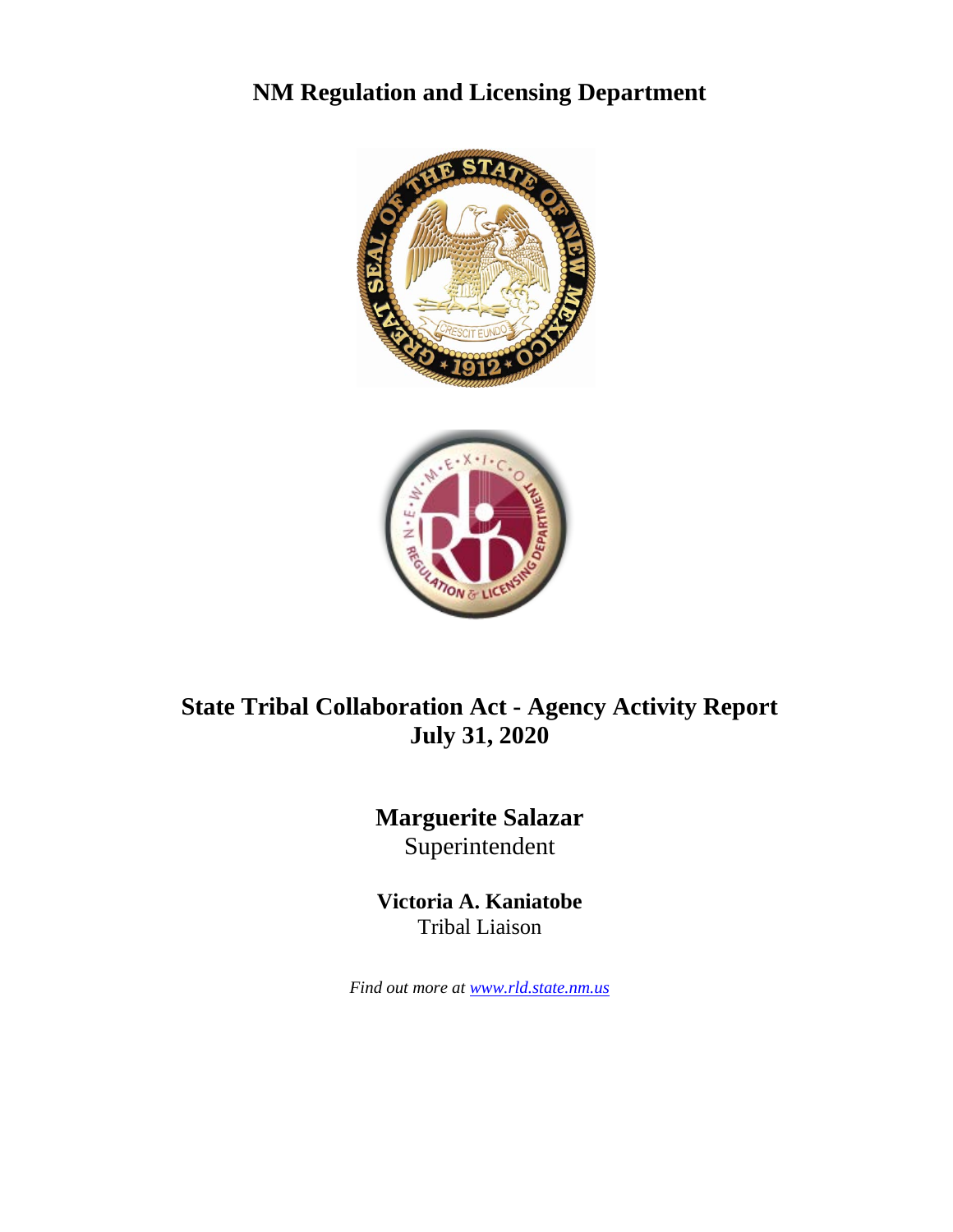<span id="page-1-0"></span>

| AGENCY-SPECIFIC AND APPLICABLE/RELEVANT STATE OR FEDERAL STATUTES OR MANDATES3   |
|----------------------------------------------------------------------------------|
| MAIN AGENCY ACCOMPLISHMENTS AND CHALLENGES REGARDING TRIBES, AI/AN AND/OR INDIAN |
|                                                                                  |
|                                                                                  |
| GOALS RELATING TO TRIBES, AI/AN AND/OR INDIAN ORGANIZATIONS FOR FY21 5           |
|                                                                                  |
| CURRENT AND PLANNED PROGRAMS AND SERVICES FOR AMERICAN INDIANS / ALASKA NATIVES7 |
|                                                                                  |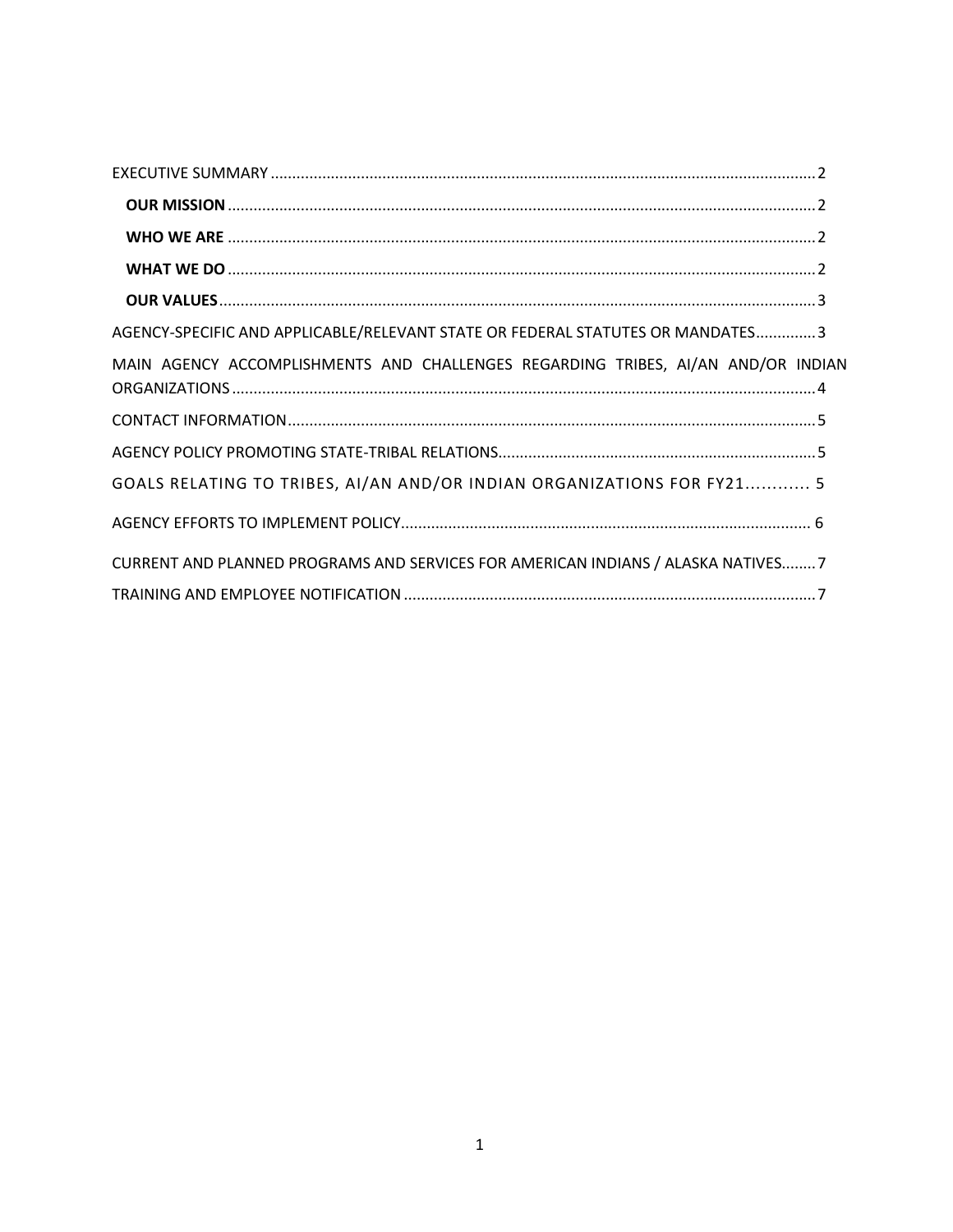## <span id="page-2-0"></span>**EXECUTIVE SUMMARY**

### *OUR MISSION*

To ensure that licensed New Mexico businesses and professionals provide quality care and services to all their clients.

### <span id="page-2-1"></span>*WHO WE ARE*

When visiting a dentist for a cleaning, sitting in the barber's chair for a trim or trying to read the alphabet chart for an eye exam, you may take for granted the qualifications of professionals providing these services, but the New Mexico Regulation & Licensing Department (RLD) does not.

RLD is in the business of ensuring that New Mexicans receive quality care and services from qualified individuals and businesses in 35 different industries, professions and trades. We touch everyday activities of every New Mexican, while ensuring fair and prompt administrative processes to help spur economic development.

### <span id="page-2-2"></span>*WHAT WE DO*

We certify and regulate over 400,000 individuals and businesses across New Mexico that fall into the following Divisions:

**Alcoholic Beverage Control Division** - regulates the manufacture, transportation, distribution, sales, service, and public consumption of alcoholic beverages by licensing establishments and the alcohol servers who sell or serve alcohol to the public. Our goal is to protect the health, safety, and welfare of the citizens of and visitors to New Mexico while allowing for responsible economic growth. To learn more, visit our website at [www.rld.state.nm.us/alcoholandgaming.](http://www.rld.state.nm.us/alcoholandgaming)

**[Boards and Commissions](http://www.rld.state.nm.us/OS/BoardsCommissions.html) Division** - oversees more than 30 different professions and trades, from accounting to funeral services. We issue licenses, provide for continuing education, inspect licensed premises and investigate complaints. For more information, please see [www.rld.state.nm.us/boards.](http://www.rld.state.nm.us/boards)

**[Construction Industries](http://www.rld.state.nm.us/CID/index.htm) and Manufactured Housing Division** - [licenses contractors](http://public.psiexams.com/index_login.jsp) and [certifies](http://public.psiexams.com/index_login.jsp)  [journeymen](http://public.psiexams.com/index_login.jsp) in the building trades; [issues permits](http://www.rld.state.nm.us/CID/permitting.htm) for residential and commercial construction; and [conducts field inspections](http://www.rld.state.nm.us/CID/inspection.htm) to confirm that the work meets state standards. It also oversees manufacturers, dealers, brokers, salespersons, installers and repairmen of manufactured housing units. You can find out more at [www.rld.state.nm.us/construction.](http://www.rld.state.nm.us/construction)

**[Financial Institutions](http://www.rld.state.nm.us/FID/index.html) Division** - regulates state-chartered banks, savings and loans, credit unions, trust companies, collection agencies, endowed care cemeteries, small loan and motor vehicle finance companies, mortgage lenders and loan brokers. More information can be found at [www.rld.state.nm.us/financialinstitutions.](http://www.rld.state.nm.us/financialinstitutions)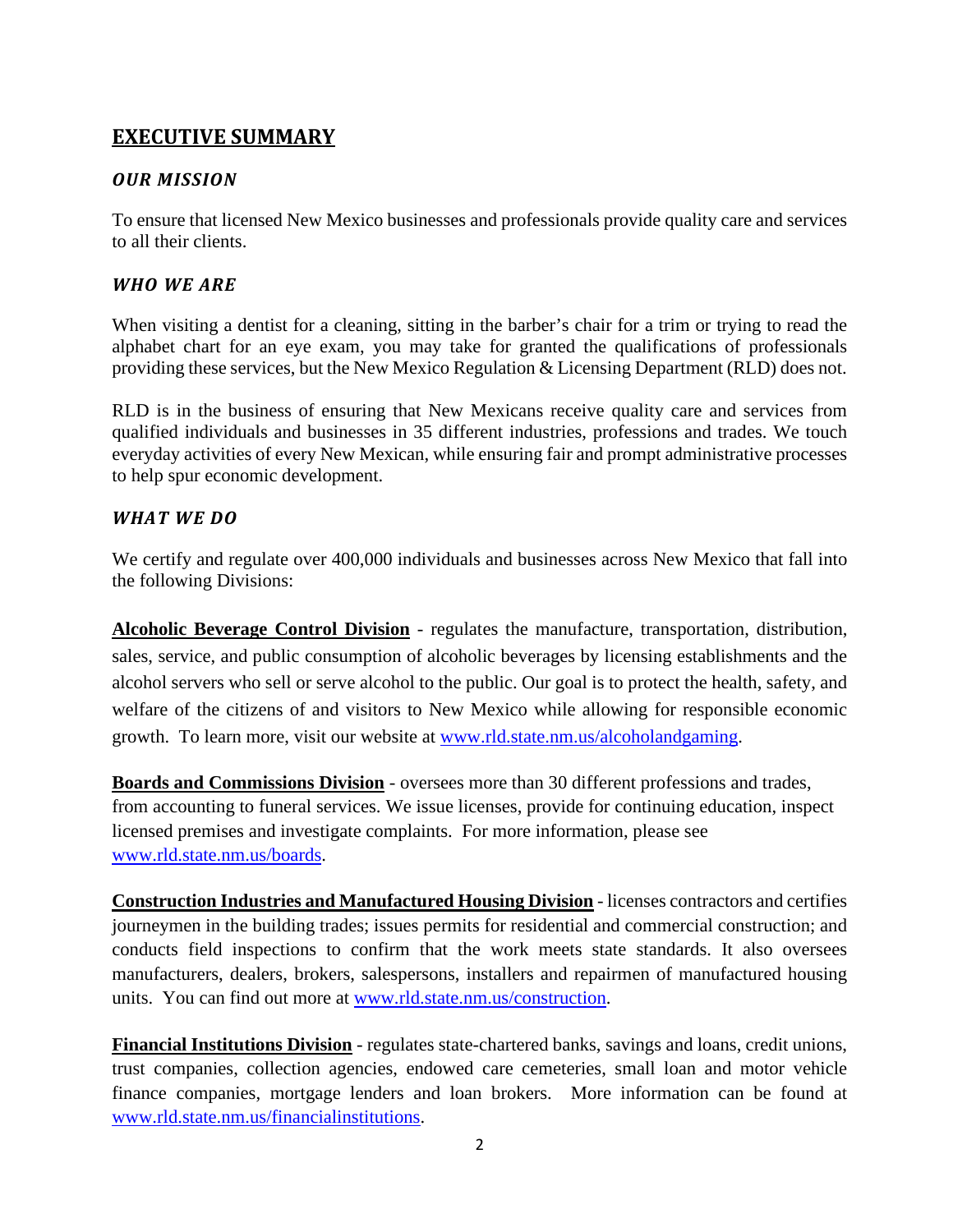**Securities Division** - [licenses](http://www.rld.state.nm.us/securities/feesandforms.html) broker-dealers, financial advisers and other investment professionals; [registers](http://www.rld.state.nm.us/securities/feesandforms.html) certain securities offered in New Mexico; [investigates](http://www.rld.state.nm.us/Securities/investigating.html) securities fraud, as well as providing education and training about securities laws and investment issues. For more information, visit us online at [www.rld.state.nm.us/securities-division.](http://www.rld.state.nm.us/securities-division)

### **Additional Programs:**

Carnival Rides - requires that carnival rides be inspected for safety and carry insurance [http://www.rld.state.nm.us/superintendent/Carnival\\_Ride\\_Insurance\\_Program.aspx](http://www.rld.state.nm.us/superintendent/Carnival_Ride_Insurance_Program.aspx)

Crane Operators Safety Program – regulates the crane industry <http://www.rld.state.nm.us/superintendent/default.aspx>

Employee Leasing - requires that employee leasing companies be bonded and registered [www.rld.state.nm.us/construction/Employee\\_Leasing\\_Program.aspx](http://www.rld.state.nm.us/construction/Employee_Leasing_Program.aspx)

Recycled Metals – regulates the recycled metal industry [www.rld.state.nm.us/overview.aspx](http://www.rld.state.nm.us/overview.aspx)

### <span id="page-3-0"></span>*OUR VALUES*

**We** are accountable to the public we serve with our performance and our actions.

**We** conduct our business with honesty, integrity and take responsibility for our actions.

**We** demonstrate competent, resourceful and professional conduct.

**We** honor diversity, recognize individual contributions and treat people with courtesy and respect. **We** interact effectively, build cooperative relationships, and encourage creative ideas and communication openly to achieve our goals.

## <span id="page-3-1"></span>**AGENCY-SPECIFIC AND APPLICABLE/RELEVANT STATE OR FEDERAL STATUTES OR MANDATES**

The New Mexico Liquor Control Act, respecting Indian Nation, Tribal and Pueblo sovereignty, has divested the Alcoholic Beverage Control Division from jurisdiction, regulatory or enforcement authority within New Mexico's sovereign Native American Communities.

**Liquor Control Act exemptions specified in §60-3A-5** "[n]othing in the **Liquor Control Act [60- 3A-1 NMSA 1978** applies to: ...(D) the sale, service, possession or public consumption of alcoholic beverages by any person within the boundaries of lands over which an Indian nation, tribe or pueblo has jurisdiction, if the alcoholic beverages are purchased from New Mexico wholesalers and if the sale, service, possession or public consumption of alcoholic beverages is authorized by the laws of the Indian nation, tribe or pueblo having jurisdiction over those lands and is consistent with the ordinance of the Indian nation, tribe or pueblo certified by the secretary of the interior and published in the federal register according to the laws of the United States."

**Construction Industries Licensing Act (CILA) Section 60-13-1, et seq., NMSA 1978** gives the Construction Industries Division (CID) regulatory authority to license contractors and enforce the New Mexico building codes. These codes do not apply to construction on sovereign Indian Nation, Tribal or Pueblo lands unless the governing authority of a Tribe chooses to come under CID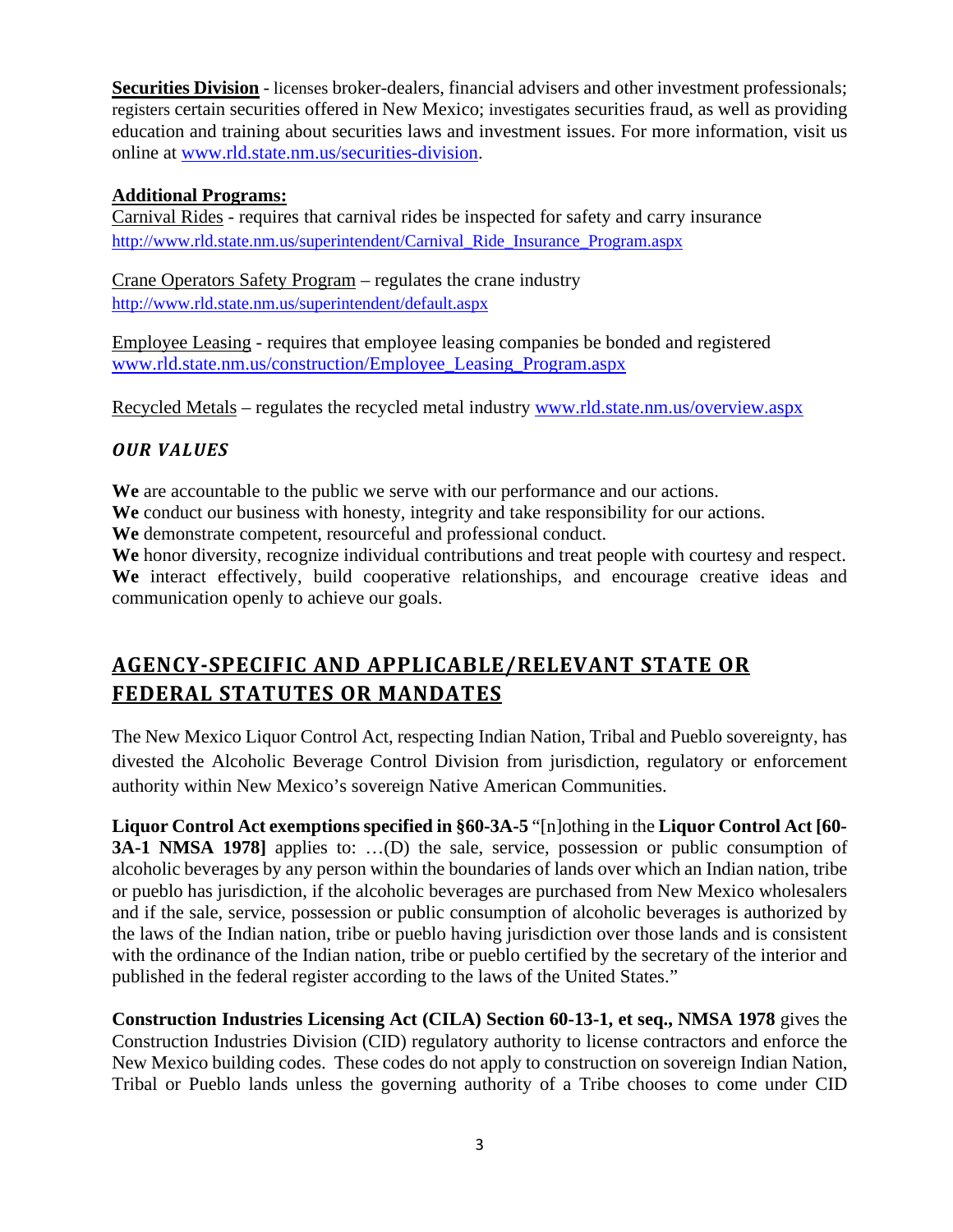jurisdiction. This is also true for the **Manufactured Housing Act at Section 60-14-1, et seq., NMSA 1978.** 

## *SIGNIFICANT STATE-TRIBAL ISSUES, RECOMMENDATIONS AND/OR PRIORITIES ADDRESSED IN FY 21*

#### **Boards and Commissions – Pharmacy Board**

The Board of Pharmacy continues to provide access to its Prescription Monitoring Program to the Indian Health Services (IHS) Health Care Practitioners in a joint effort to reduce controlled substance abuse. IHS is not required to provide information to the Pharmacy Board.

### <span id="page-4-0"></span>**Securities Division- Consumer Protection and Investor Education**

In collaboration with Native Community Finance, the New Mexico Securities Division continues to educate and prepare Native American investors so that they can protect themselves from financial fraud and learn about strategies to grow their assets through sound investments. This is accomplished through seminars, media outreach and presentations made on Tribal lands.

### **Financial Institutions Division – Financial Literacy**

The Financial Institutions Division (FID) began working on the development of a financial literacy program that will be dispersed throughout the state in FY21. The major components of the financial literacy program center around budgeting, credit development, financial decision making and understanding different types of financing options. The FID has collaborated with an outside consultant in developing a version of the financial literacy program tailored specifically to Native American communities. The launch of the program will include tangible workbook materials along with online courses and podcasts. Once it is safe to return to a social gathering learning atmosphere, the program plans on holding live financial literacy courses as well.

## **MAIN AGENCY ACCOMPLISHMENTS AND CHALLENGES REGARDING TRIBES, AI/AN AND/OR INDIAN ORGANIZATIONS**

<span id="page-4-1"></span>RLD can offer inspection, regulatory services and technical advice to the governing authority of an Indian Nation, Tribe or Pueblo, but the agency has no jurisdiction, regulatory or enforcement authority on these sovereign Tribal lands. To find out more about the New Mexico Regulation & Licensing Department and the services we offer, please visit our website at: *[www.rld.state.nm.us.](http://www.rld.state.nm.us/)*

## **CONTACT INFORMATION**

Marguerite Salazar Superintendent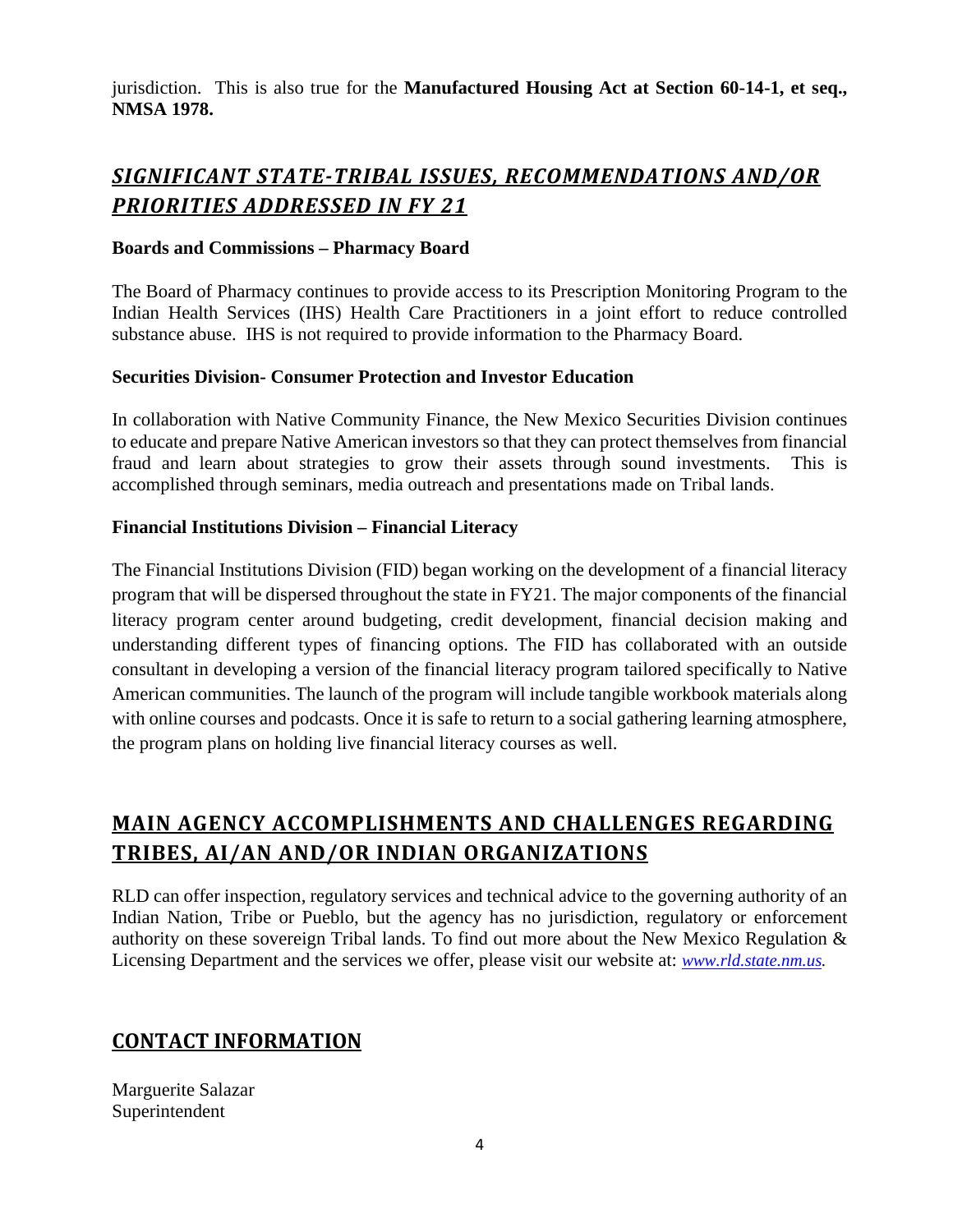New Mexico Regulation and Licensing Department 2550 Cerrillos Road Santa Fe, New Mexico 87505 505-476-4500 [Marguerite.Salazar@state.nm.us](mailto:Marguerite.Salazar@state.nm.us)

Victoria A. Kaniatobe, Paralegal and Tribal Liaison New Mexico Regulation and Licensing Department 2550 Cerrillos Road Santa Fe, New Mexico 87505 505-476-4655 [Victoria.Kaniatobe2@state.nm.us](mailto:Victoria.Kaniatobe2@state.nm.us)

Bernice Geiger Marketing Director New Mexico Regulation and Licensing Department | Securities Division 2550 Cerrillos Road Santa Fe, New Mexico 87505 Cell: (505) 228-8505 | Fax: (505) 984-0617 [Bernice.Geiger@state.nm.us](mailto:Bernice.Geiger@state.nm.us) [www.RedFlagsNM.com](http://www.redflagsnm.com/)

## **AGENCY POLICY PROMOTING STATE-TRIBAL RELATIONS**

Policy Timeline- Recommendation

The RLD timeline for the development, review and adoption of the agency policy is subject to the cluster approach of the policy template. The agencies involved in the cluster of Commerce and Industry are: EDD, TD, DOT, DWS, RLD and EXPO. The agency liaison or representative will communicate with these agencies in order to conduct a meeting of the liaisons to review, make recommendations and draft a template policy for the cluster. This cluster approach seeks to identify a generic policy covering appropriate agencies with some consistency and general commonalities.

## **AGENCY EFFORTS TO IMPLEMENT POLICY**

<span id="page-5-0"></span>Every division of RLD stands ready and available to collaborate with the governing authority of an Indian Nation, Tribe and Pueblo or appropriate Tribal liaisons in order to allow for government-togovernment cooperation. Since the agency has no jurisdiction on these sovereign Tribal lands, collaboration will occur upon request of a Tribal leader.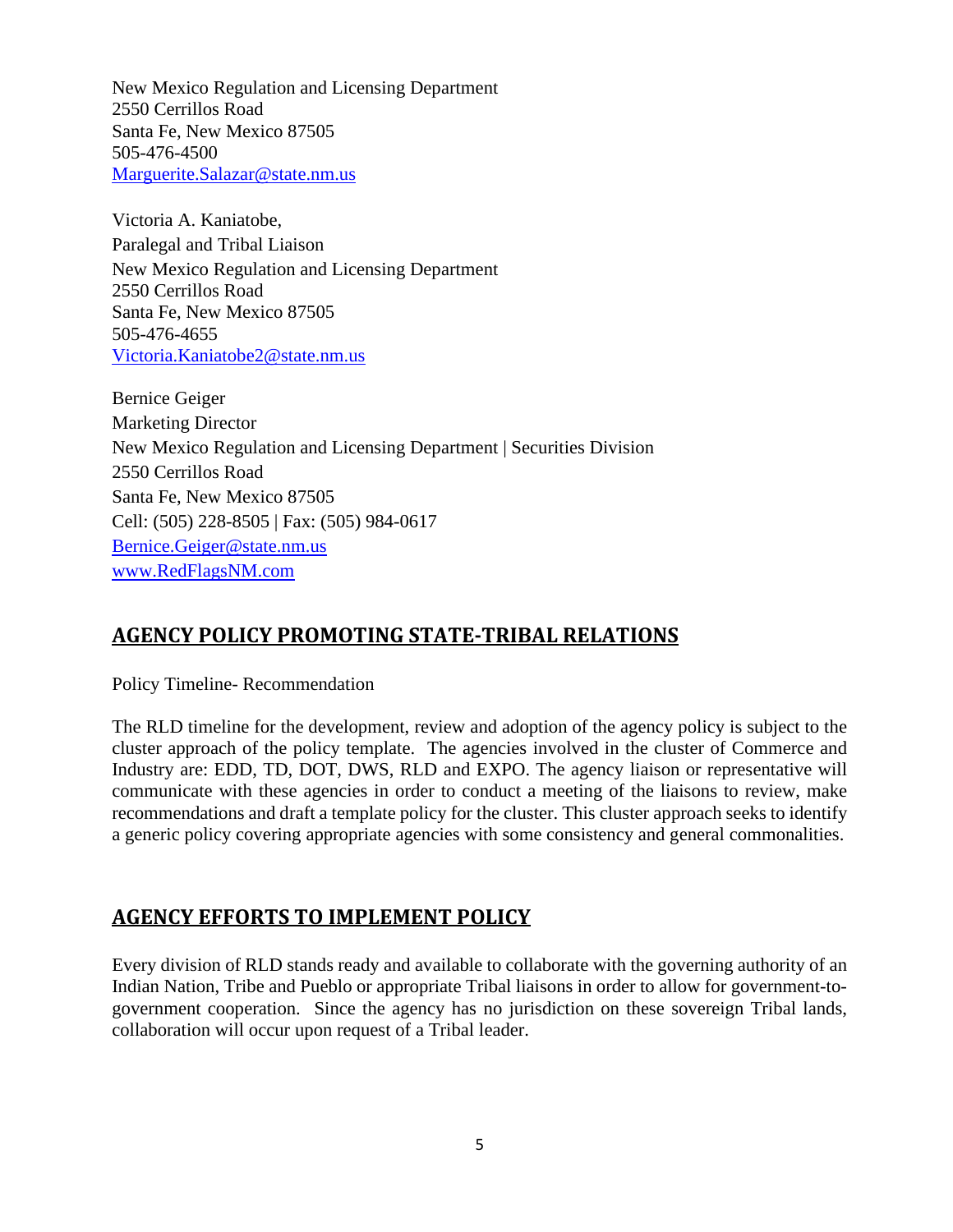# **GOALS RELATING TO TRIBES, AI/AN AND/OR INDIAN ORGANIZATIONS FOR FY21**

### **Alcoholic Beverage Control Division Recommendation #1: Opportunities for Collaboration**

Over the years the Alcoholic Beverage Control Division has offered technical advice and assistance to Indian Nations, Tribes and Pueblos who administer alcohol to strive for increased consistency in the regulatory environment. ABC staff regularly communicates with their counterparts in Indian County on a variety of alcohol related issues.

### **Construction Industries Division and Manufactured Housing Division Recommendation #1: Tribal Building Programs**

Tribal governments intending to form building programs are welcome to collaborate with the state Construction Industries Division and the Manufactured Housing Division. Such programs could be designed to comprise the Tribal Housing Authority for federal HUD construction, a traditional construction component, and a component to administer modern commercial and non-HUD residential construction as well as manufactured housing. Such a program would be administered by Tribal personnel, including one or more inspectors, and such inspectors would be eligible to attend CID and MHD-sponsored trainings.

### **Boards and Commissions Division Recommendation #1: Expand Opportunities for Collaboration**

The Boards and Commissions Division has a few Memorandums of Understanding between the Athletic Commission and Native American governing authorities throughout New Mexico. Example: We recently had a MMA Athletic Commission event at Isleta Casino where BCD entered a Memorandum of Understanding (MOU) with the governing authority of the Tribe. The Boards and Commissions Divisions goal is to expand MOU agreements to all New Mexico casinos located on sovereign Tribal lands.

### **Recommendation #2: Opportunities for Collaboration**

In the past, the BCD inspected tattoo conventions around the state. However, over the last few years, most Body Art events are being held at casinos located on sovereign Tribal land where the BCD does not have authority to inspect for hygiene standards. Therefore, another goal for BCD is to collaborate with the governing authority of casino(s) that are located on Tribal lands and offer training to encourage sanitation and safety inspections at these events.

### **Financial Institutions Division Recommendation #1: Full Service Banking Centers**

In the event that a Tribal government decides to increase the availability of banking services within the boundaries of an Indian Nation, Tribe or Pueblo, the state Financial Institutions Division is available to advise or assist with regulatory issues such as the availability of deposit insurance. If a Tribal governing authority expresses interest in opening a branch of a state bank on Tribal lands